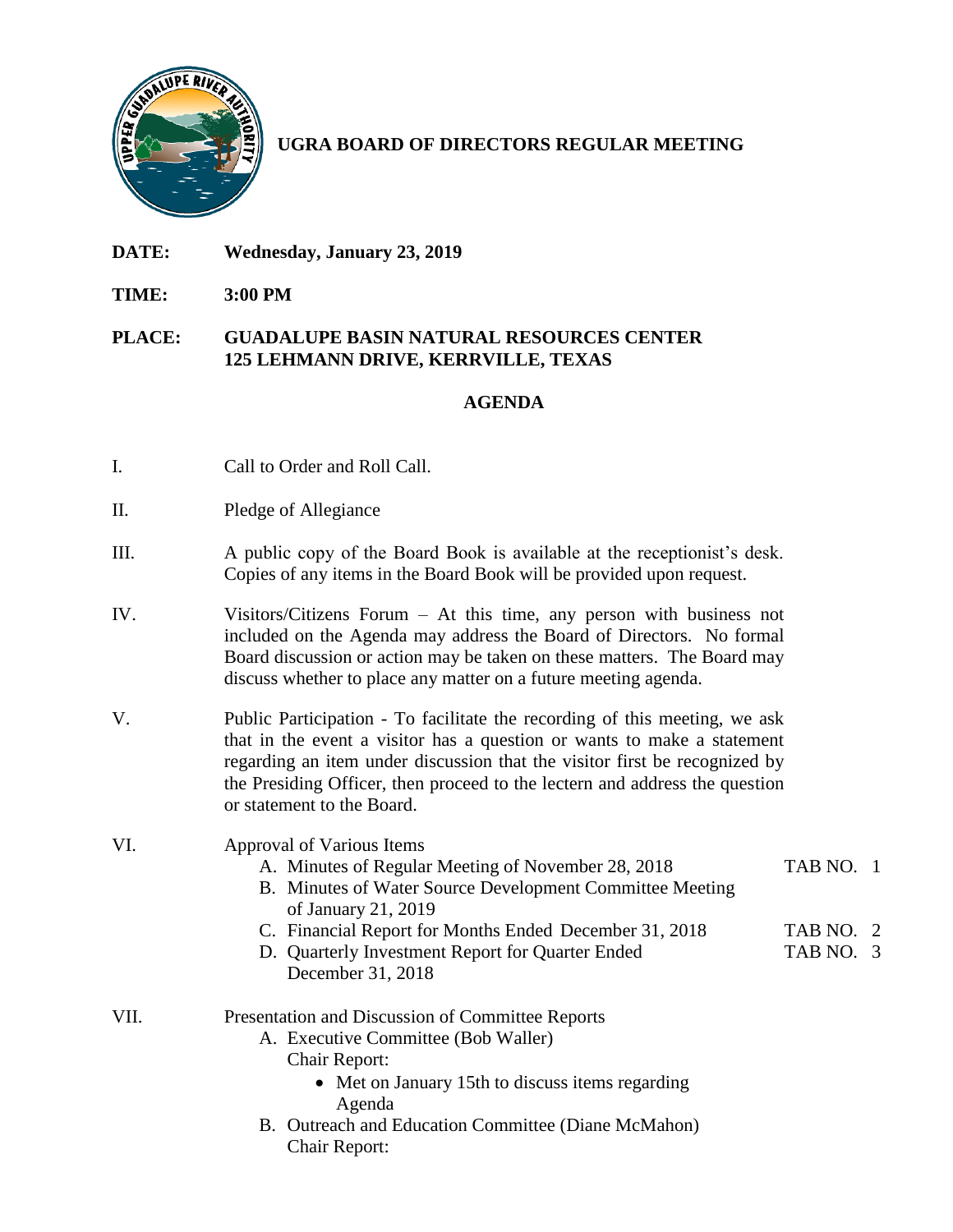|       | • Reviewed applications and made a recommendation on<br>Rainwater Catchment System Cost Assistance Program (see agenda<br>Item XII.)                                                                                                                                                                        |           |  |  |  |
|-------|-------------------------------------------------------------------------------------------------------------------------------------------------------------------------------------------------------------------------------------------------------------------------------------------------------------|-----------|--|--|--|
|       | • Application update for Rainwater Catchment System Rebate<br>Program                                                                                                                                                                                                                                       |           |  |  |  |
|       | C. Water Enhancement Program Committee (Bill Rector)<br>Chair Report: Did not meet.<br>• K-7 Update<br>• Application update for Water Enhancement through Brush                                                                                                                                             |           |  |  |  |
|       | <b>Management Cost Share Program</b><br>D. Water Source Development Committee (Wayne Musgrove)<br>Chair Report:<br>• Committee met January 21, 2019 to review preliminary data                                                                                                                              |           |  |  |  |
|       | • River Boat Education Tour idea                                                                                                                                                                                                                                                                            |           |  |  |  |
| VIII. | Presentation and Discussion of Activity Reports<br>A. Guadalupe Blanco River Trust (Wayne Musgrove/Diane McMahon)<br><b>Report from GBRT Director</b><br>• Update from 01/09/19 meeting<br>B. Plateau Water Planning Group<br><b>Report from Ray Buck</b><br>• Did not meet – next meeting January 30, 2019 |           |  |  |  |
| IX.   | Discussion and Appropriate Action – Presentation of Fiscal Year 2018<br>Audit - Eric Ede, Ede & Company LLC                                                                                                                                                                                                 | TAB NO. 4 |  |  |  |
| X.    | Discussion and Appropriate Action - Bookkeeping Oversight<br><b>Contractor Selection</b>                                                                                                                                                                                                                    | TAB NO. 5 |  |  |  |
| XI.   | Presentation - Kerr County Soil and Water Conservation District<br>2018 Friend of Conservation Award Presentation                                                                                                                                                                                           | TAB NO. 6 |  |  |  |
| XII.  | Discussion and Appropriate Action - Rainwater Catchment System<br><b>Cost Assistance Program Award Recommendation</b>                                                                                                                                                                                       | TAB NO. 7 |  |  |  |
| XIII. | Discussion and Appropriate Action – Request from Jim Hayes<br>Regarding Permit No. WQ0013449001 (Proposed Discharge into<br>Verde Creek) – Jim Hayes                                                                                                                                                        | TAB NO. 8 |  |  |  |
| XIV.  | Discussion and Appropriate Action - Water and Sediment Control<br>Basin, K-7, Completion and Payment Approval Process                                                                                                                                                                                       | TAB NO. 9 |  |  |  |
| XV.   | General Manager's Report<br>• Outreach and Education activities<br>Staff training<br>Meetings<br>Mussels update<br>Feral hog update                                                                                                                                                                         |           |  |  |  |